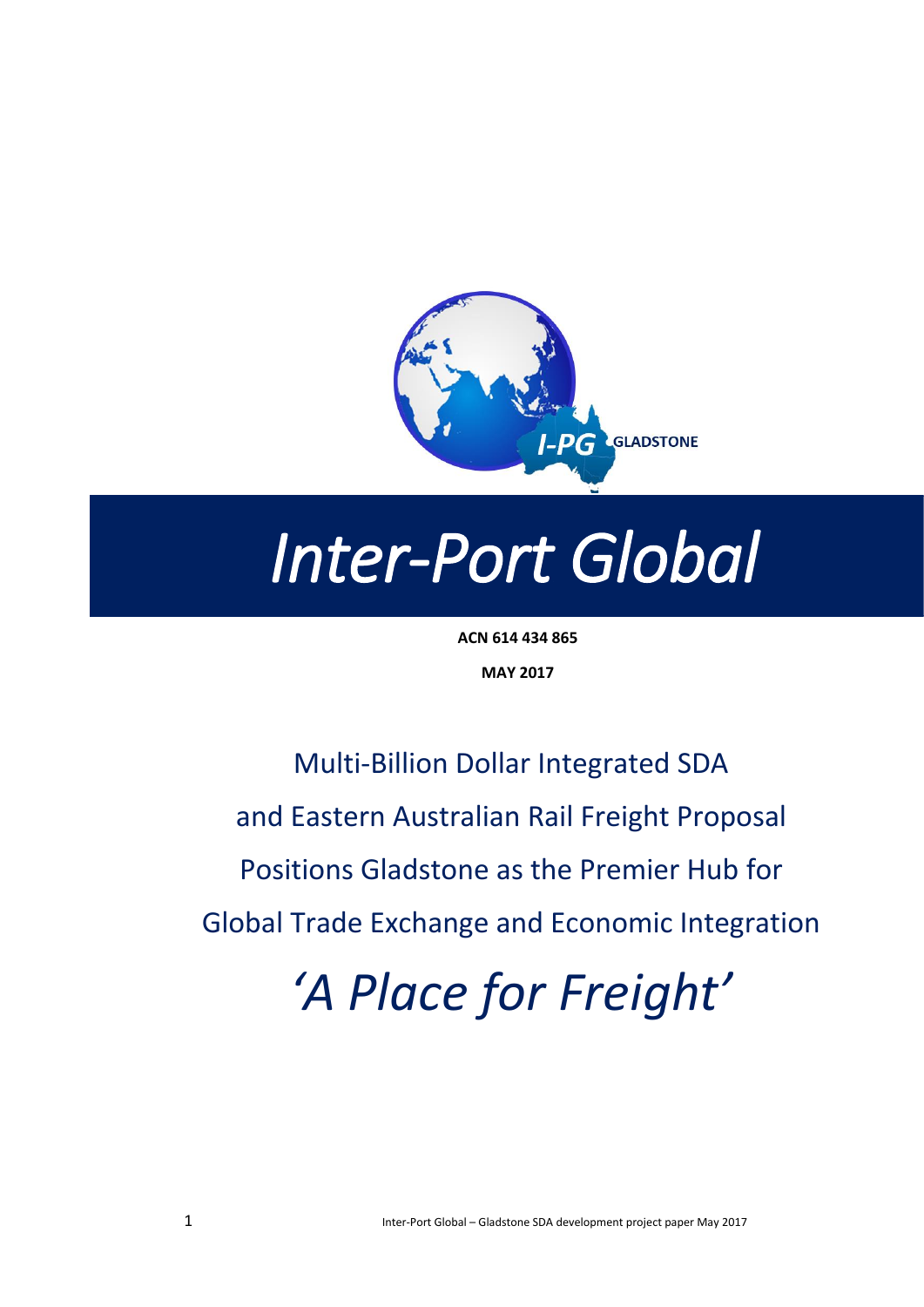#### **Table of Contents**

| Strategic Imperative                                                            | $\overline{2}$ |
|---------------------------------------------------------------------------------|----------------|
| The importance of freight logistics infrastructure cannot be underestimated     | 2              |
| Infrastructure Reports Reinforce Concerns                                       | $\overline{2}$ |
| <b>BITRE Forecasts: Containerised Trade Growth</b>                              | 3              |
| Sydney: Logistics challenge                                                     | 3              |
| <b>Independent Traffic Modelling Report</b>                                     | 3              |
| <b>Forecast Capital City Congestion Costs</b>                                   | 3              |
| Submission on Draft National Ports Strategy                                     | 3              |
| I-PG MULTI-BILLION DOLLAR SDA PROJECT AND                                       | 4              |
| Gladstone - Toowoomba Railway Project Development                               | 5              |
| Global Benefits for Australian Import/Export Organizations                      | 6              |
| Realistic economic strengths and enduring benefits                              | 6              |
| In summary:                                                                     | 7              |
| Salient features                                                                | 7              |
| The I-PG strategy is structured to address the following operational objectives | $\overline{7}$ |
| The economic significance of the I-PG project can be summarised as follows      | 7              |
| The economic significance of the I-PG project can be summarised as follows      | 7              |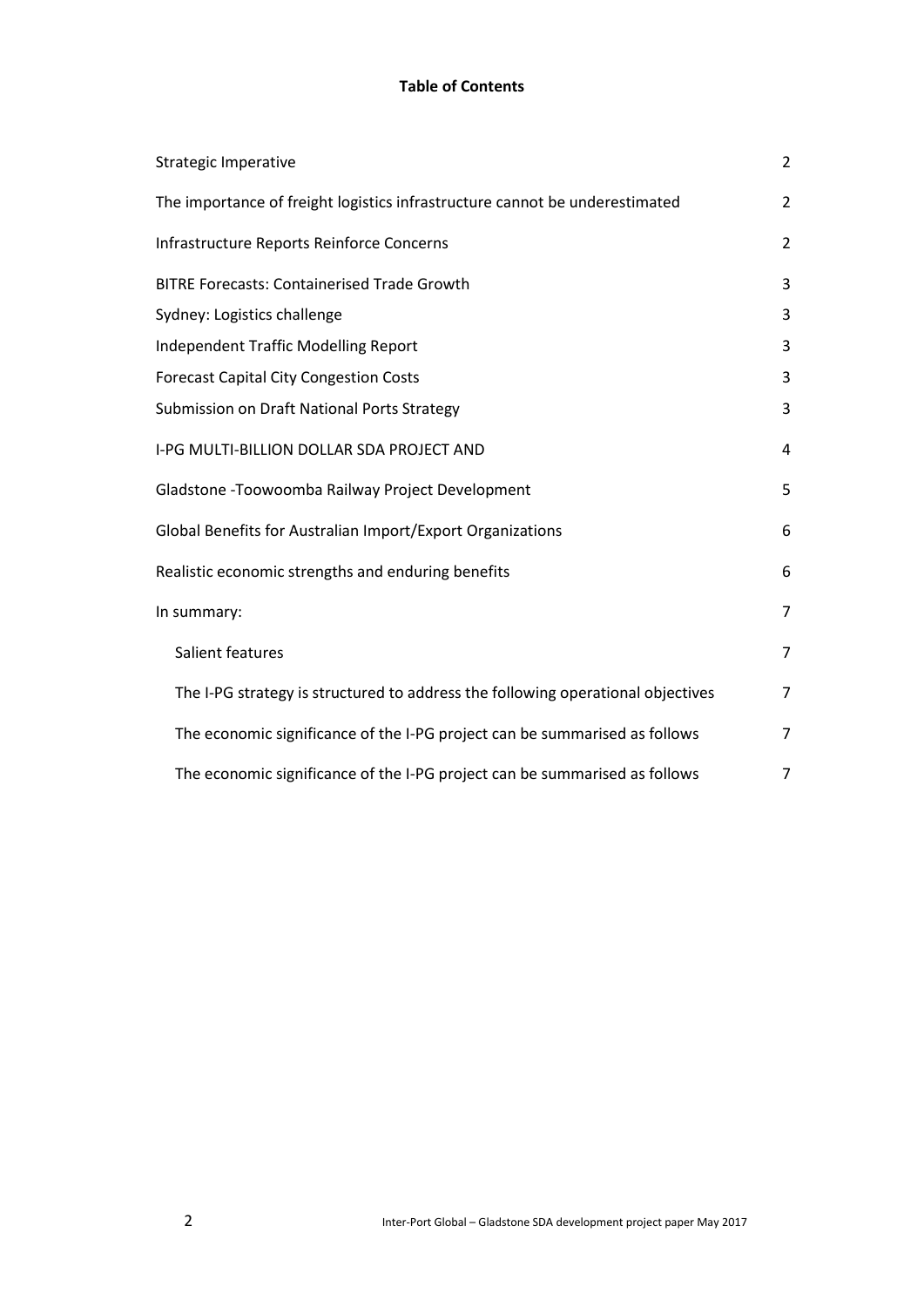#### **Strategic Imperative**

With Australia's freight task projected to double by 2030 and triple by 2050, there is a clear impetus to lift the level of efficiency and coordination between the port gate and end users.

For land-side freight operations to keep pace with forecast trade growth, it is essential that porthinterland connectivity becomes a fundamental part of the ports overall strategy and management process. In this context, the port is part of the overall logistics operation where logistics and multimodal transport corridor issues are considered in parallel.

With Australia's population growth now forecast to reach 30 million by 2031, in conjunction with the forecast doubling of the national freight task by 2025, pressure is on all Australian Governments to deliver large and complex infrastructure projects in an environment of fiscal constraint, where spending of public money faces intense scrutiny from a value-for-money perspective.

Population growth, traffic congestion in conjunction with the magnitude of the freight task overlapping with inter-competing land-uses have collectively conspired to reduce the operational capacity and efficiency of eastern Australia's major seaports. Additionally, at a national level, the lack of standardization in national rail gauges have resulted in fragmented operations due to the inability to rapidly and efficiently move rolling stock between networks, resulting in higher operating costs due to suboptimal utilisation and minimal investment in other interrelated infrastructure.

#### **The importance of freight logistics infrastructure cannot be underestimated**

With some ninety percent of the world's merchandise and commodity trade transported by ships, ports are vital to the health and wellbeing of the global economy. While this percentage has remained relatively constant throughout the 20th century, the past two decades have seen volumes increase rapidly with all forecasts pointing towards continuing growth.

One of the most pressing issues facing Australia is how to deal with a substantial increase in port trade activities, not just today but well into the future. This brings to the forefront - how do we successfully handle trade growth whilst at the same time retain a competitive edge in light of high terms of trade and tightness in labour markets as well as infrastructure and regulatory constraints.

With seven to nine percent growth in container volumes and similar numbers for commodities exports over the next decade, this level of growth is challenging, particularly in terms of increased pressure on our current ports and inadequate supply chain infrastructure.

#### **Infrastructure reports reinforce concerns.**

Reports issued from the Bureau of Infrastructure, Transport and Regional Economics (BITRE), Infrastructure Australia (IA) and Engineers Australia reveal an infrastructure deficit of more than AUD\$470 billion. (2015) Left unchecked, transport and freight logistics infrastructure will continue to constrain economic growth.

The major reported issues were:

- Inadequate land-side efficiency at Port Botany and Port of Melbourne;
- Population growth and land-use competition restricting land-side expansion in Melbourne and Sydney;
- Absence of dedicated land-side freight corridors (Melbourne, Sydney and Brisbane)
- Mounting traffic congestion;
- Land resumption costs;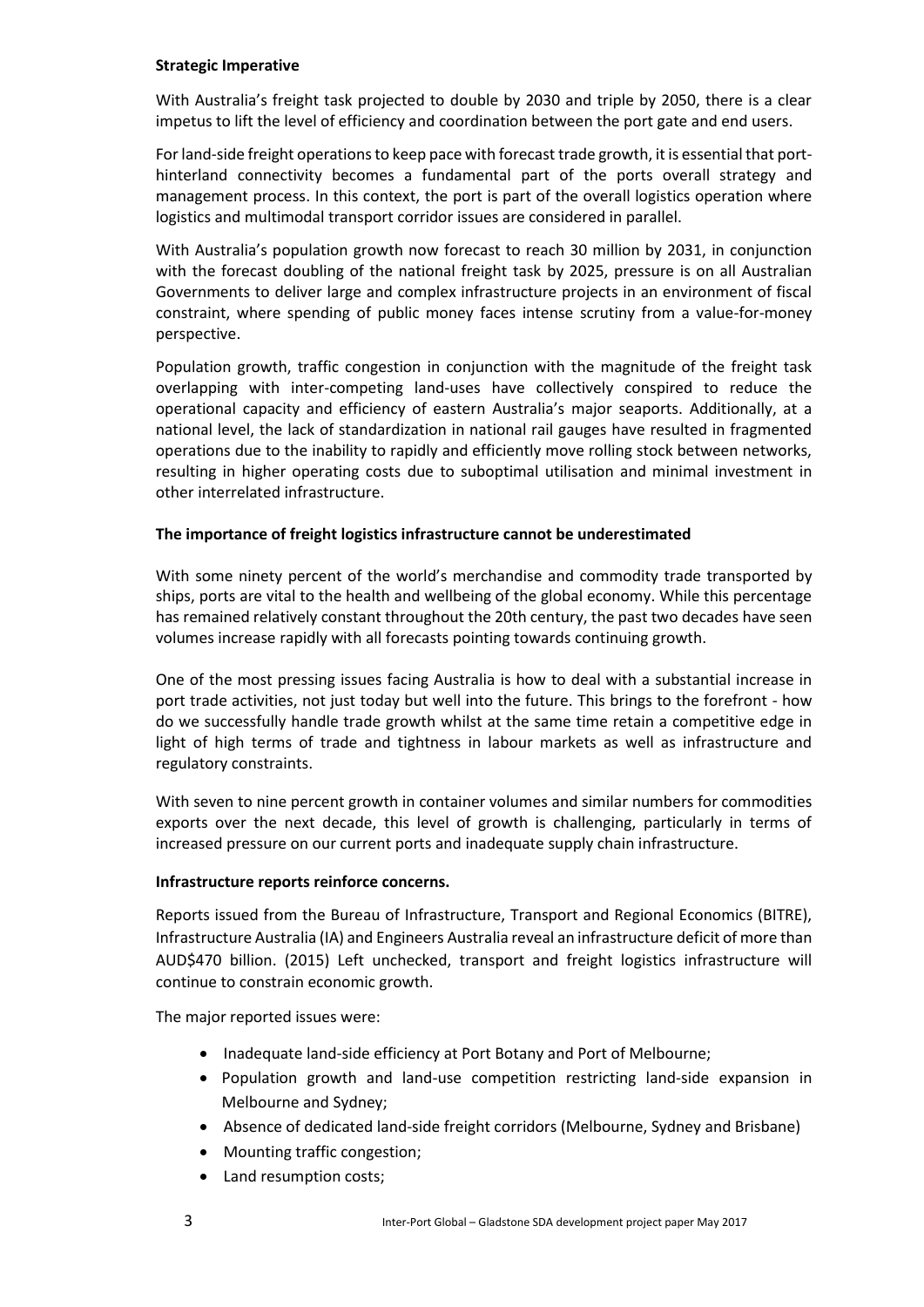- $\bullet$  Infrastructure impacts (social fabric and vice-versa);
- Container trade growth increasing by 200% by 2050.

#### **BITRE Forecasts: Containerised trade growth Projected average annual growth rate: 5.8%**

| Location        | 2030-33 TEU's    | Percentage Increase |
|-----------------|------------------|---------------------|
| <b>Brisbane</b> | 3.6m             | 6.2%                |
| Melbourne       | 6.4m             | 4.8%                |
| Sydney          | 5.2m             | 4.5%                |
| Adelaide        | 1.0 <sub>m</sub> | 5.4%                |
| Fremantle       | 2.1 <sub>m</sub> | 5.8%                |
| Other ports     | 1.2 <sub>m</sub> | 5.0%                |
| All Ports       | 19.4m            | 5.1%                |

#### **Sydney: Logistics challenge**

Approximately 85 per cent of Port Botany's container freight is packed or unpacked within 40kms of the port and transported via some of Sydney's key arterial road networks, the shared rail network and the metropolitan freight network. With Sydney's population forecast to grow from 4.1 million to 5.3 million by 2031, future freight demands on the shared passenger transport network add to an already significant logistics challenge.

#### **Independent traffic modelling report**

#### **Moorebank Intermodals – 'Key assumptions require greater scrutiny'**

[http://www.lcit.com.au/wp-](http://www.lcit.com.au/wp-content/uploads/2013/06/Intermodals_Book_Web_V19.pdf)

[content/uploads/2013/06/Intermodals\\_Book\\_Web\\_V19.pdf](http://www.lcit.com.au/wp-content/uploads/2013/06/Intermodals_Book_Web_V19.pdf)

#### **Bureau of Infrastructure Transport and Regional Economics ('BITRE') 2015-2030 Forecast capital city congestion costs**

| Location        | 2015               | 2030                |
|-----------------|--------------------|---------------------|
| Sydney          | \$6.1 <sub>b</sub> | \$12.6b             |
| <b>Brisbane</b> | \$2.3 <sub>b</sub> | \$5.9 <sub>b</sub>  |
| Melbourne       | \$4.6b             | \$10.2 <sub>b</sub> |

#### **Submission on Draft National Ports Strategy to Infrastructure Australia and National Transport Commission 2010.**

[http://infrastructureaustralia.gov.au/policy](http://infrastructureaustralia.gov.au/policy-publications/submissions/nps/files/10_027LyndaNewnam.pdf)[publications/submissions/nps/files/10\\_027LyndaNewnam.pdf](http://infrastructureaustralia.gov.au/policy-publications/submissions/nps/files/10_027LyndaNewnam.pdf)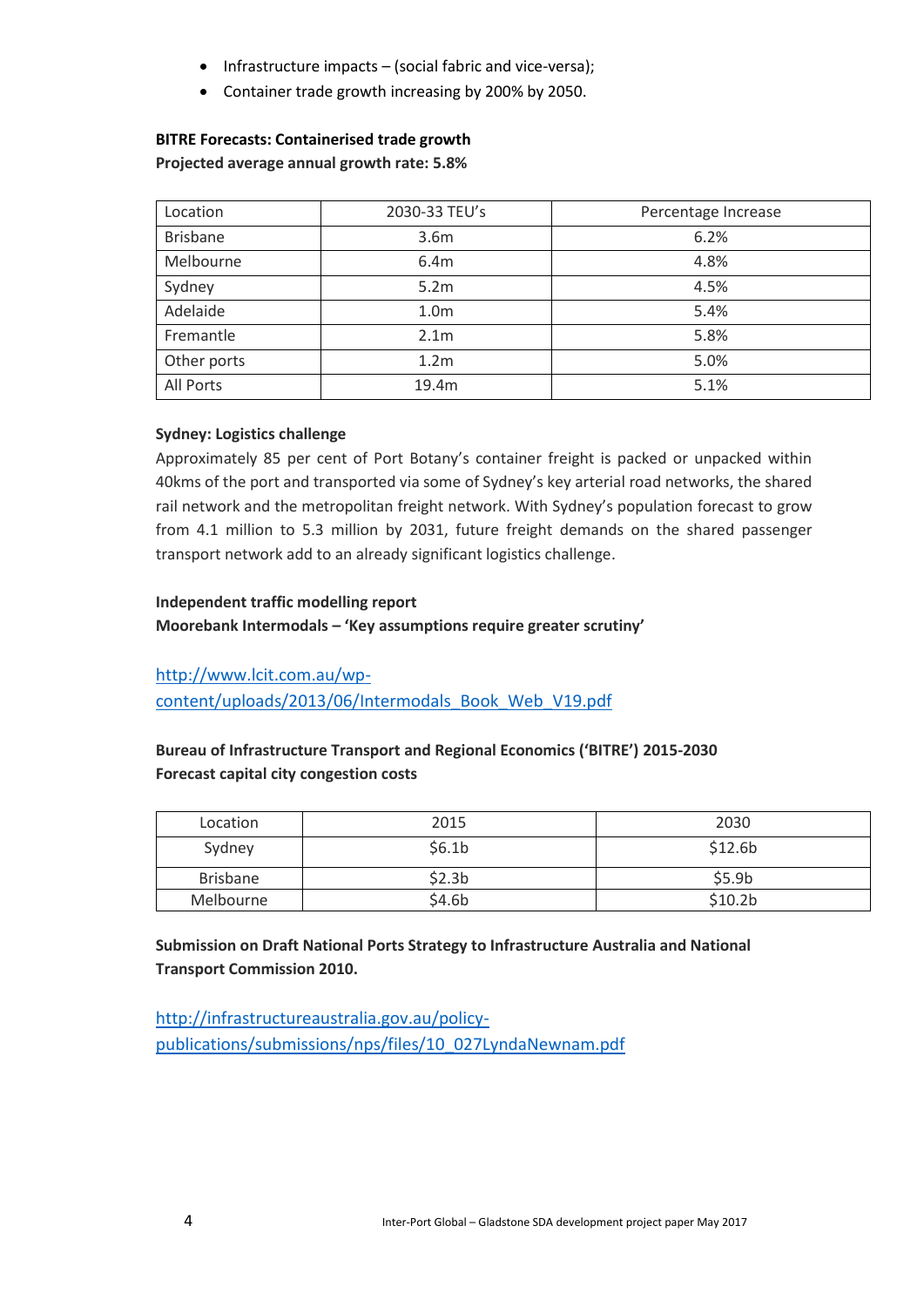'As a nation dependent on maritime trade. Australia's ports are an important gateway for goods. Consequently, ports and associated infrastructure are of the utmost economic and social importance to Australia.'

'It is clear.......that all levels of government, the private sector and the community, need to work together.'

'Land planning and corridor preservation need to balance the freight requirement against community and traffic amenity. Encroachment is seen by the freight community as among the most important issues the sector faces. This may mean it is necessary or desirable to implement measures to mitigate adverse impacts of freight, including development of high productivity corridors and buffering.'

#### **National Port Strategy, 2012**

'Infrastructure Australia has identified long term precinct and corridor protection as one of the most significant issues across all modes of transport and requires a national approach to provide a long-term focus on this issue.

There is significant scope to improve planning to protect precincts and corridors, and maximise their use.'

**National Land Freight Strategy, 2012** 

# I-PG MULTI-BILLION DOLLAR SDA PROJECT AND EASTERN AUSTRALIAN RAIL STRATEGY POSITIONS GLADSTONE AS THE PREMIER HUB

### FOR GLOBAL TRADE EXCHANGE AND ECONOMIC INTEGRATION

As indicated in the initial meeting held between the CEO of Inter-Port Global, Mr. Des Euen and the Gladstone Regional Council on December 12-2016, the primary aim of the envisioned Inter-Port Global development is to position Gladstone as eastern Australia's premier hub for global trade exchange and economic integration.

The enterprise provides a compelling case to develop the Gladstone State Development Area ("SDA") as a premier destination for high-end investment in all related sectors of the economy. It is envisioned that substantial flow-on investment can be expected not only throughout the industrial sector, but also technology and a diverse range of support-based business activities.

With some 27,000 hectares of potential development land, the SDA provides adequate capacity for such a major project. Additionally, the site's accessibility to all major transport links – or its ready adaptation to the expansion of those links – adds a critical facet to the site's suitability.

The I-PG Gladstone-based SDA economic development program, is by far, one of the most ambitious and deliverable economic development programs released in Australia over the past two decades. Ideally positioned on Australia's primary trade shipping lane that carries upwards of 75% of nation's import/export trade, the development will create Australia's largest one-stop fully-integrated port and industrial precinct.

The strategic plan, we believe, will add significant value to Gladstone's position as a world-class industrial city through a range of innovative globally focused developments that are flexible and adaptable to changing economic conditions.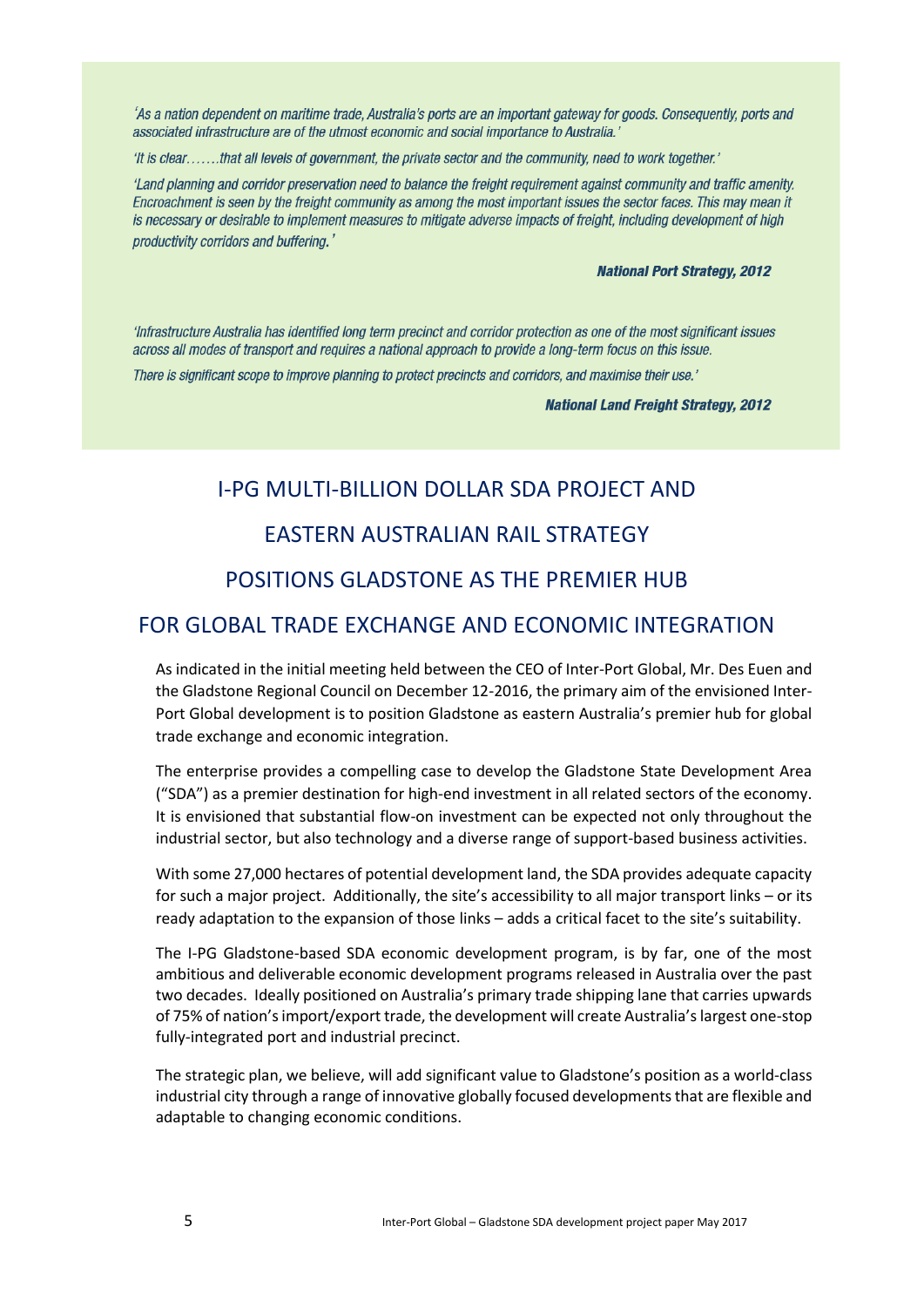The proposed I-PG all-embracing SDA development plan is, we believe, consistent with the objectives of the Queensland Ports Strategy and the Gladstone Regional 10 Year Development Plan.



## Gladstone -Toowoomba Railway Project Development

This section of the I-PG plan entails the construction of a 497km dual gauge railway linking the Port of Gladstone with the planned *Australian Rail Track Corporation ('ARTC')* Melbourne - Brisbane inland rail route at Oakey in south western Queensland. The advent of a dedicated high-speed, dual gauge, double height container rail corridor linking eastern Australian economic growth regions to the Port of Gladstone will open a new chapter in the history of Australian freight logistics operations. *Providing a time advantage of 60.5%* over the traditional method *'multiple ports of call'* for cargo exchange will realise unprecedented growth in both market share and profit.

In today's fast-moving world where time is of the essence, it is vital that export commodities reach their market destination in the shortest time possible. The I-PG logistics system has been systematically structured to achieve this result.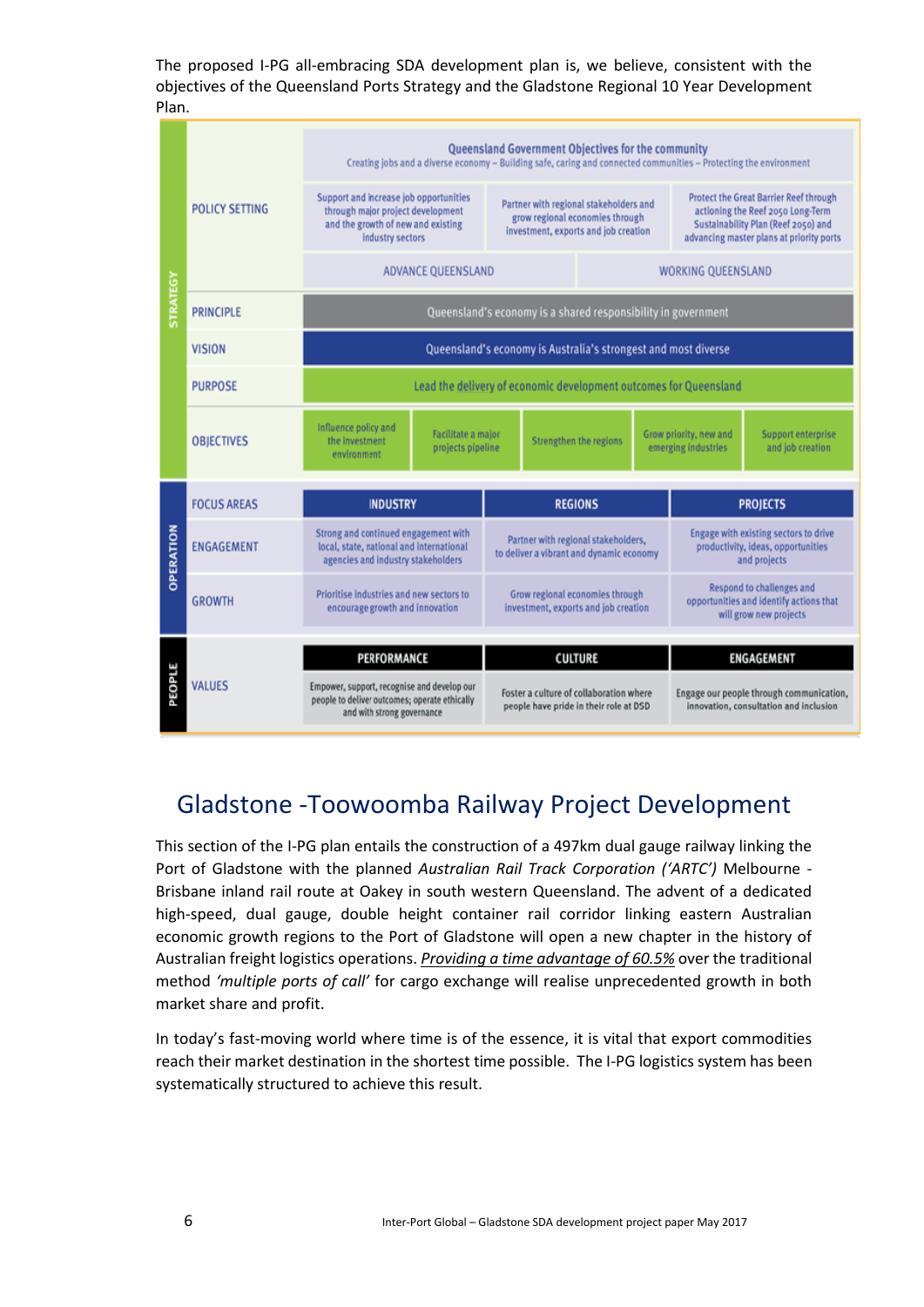#### **Global benefits for Australian import/export organizations**

The consolidation of these three-major nation building projects *'Mid-western Inland Rail – Toowoomba-Gladstone Rail Link and Port of Gladstone Expansion Program'* collectively provide the required infrastructure demanded in a world geared to the requirements for time efficiency. The expansion of the Gladstone Port and environs to form a globally significant freight logistics hub will have far-reaching economic benefits.

The result of this highly-coordinated operation, will ensure unparalleled cost savings based upon increases in reliability, efficiency and capacity throughout the entire system. The increases in profitability will be directly underpinned by the resulting increases in productivity.

Overall, the I-PG system will ensure a quantum leap in national and global supply chain logistics efficiency.

#### **Economic strengths and enduring benefits**

- 60.48%-time reduction for import/export cargo exchange
- Increased market access through an average of a 45% reduction in shipping cargo time and cost between Australasia - Greater Asia - China -India and UAE trade destinations;
- Increased trading opportunities as a result of derived benefits;
- New trade opportunities derived from broader access to commodities through increased trade participation and its resulting economies of scale cost savings.

Equally important is the Toowoomba - Gladstone line's capacity to drive unprecedented business, employment and socio- economic growth along the length and breadth of the corridor. Traversing through one of Queensland's largest mining and agricultural regions, the integrated railway system, made possible through the construction of the Toowoomba-Gladstone line, will drive unprecedented industry, employment and socio-economic growth along the entire length and breadth of the corridor. One of the stand-out areas for economic growth is the Surat Basin.

Home to large quantities of untapped thermal coal reserves, CSG and other resources, the integrated rail network will prove an invaluable asset in the securitisation of these resources and facilitate directly related economic expansion across multiple sectors. The integration of regional economic expansion in resource extraction with direct access to the Port of Gladstone not only enhances the viability of the Surat Basin, but will drive growth in presently disparate sectors of the economy – for example agricultural, industrial, services and tourism sectors.

With an estimated Gross Regional Product (GRP) of "AU\$7.813 billion, Toowoomba represents 63.71 per cent of Surat Basin's GRP of \$12.263 billion and 2.75 per cent of Queensland's GRP of AU\$283.604 billion". It is not unreasonable to forecast a major increase in regional GRP made possible through the development of the Toowoomba-Gladstone railway and its integration with the south-western Queensland railway system.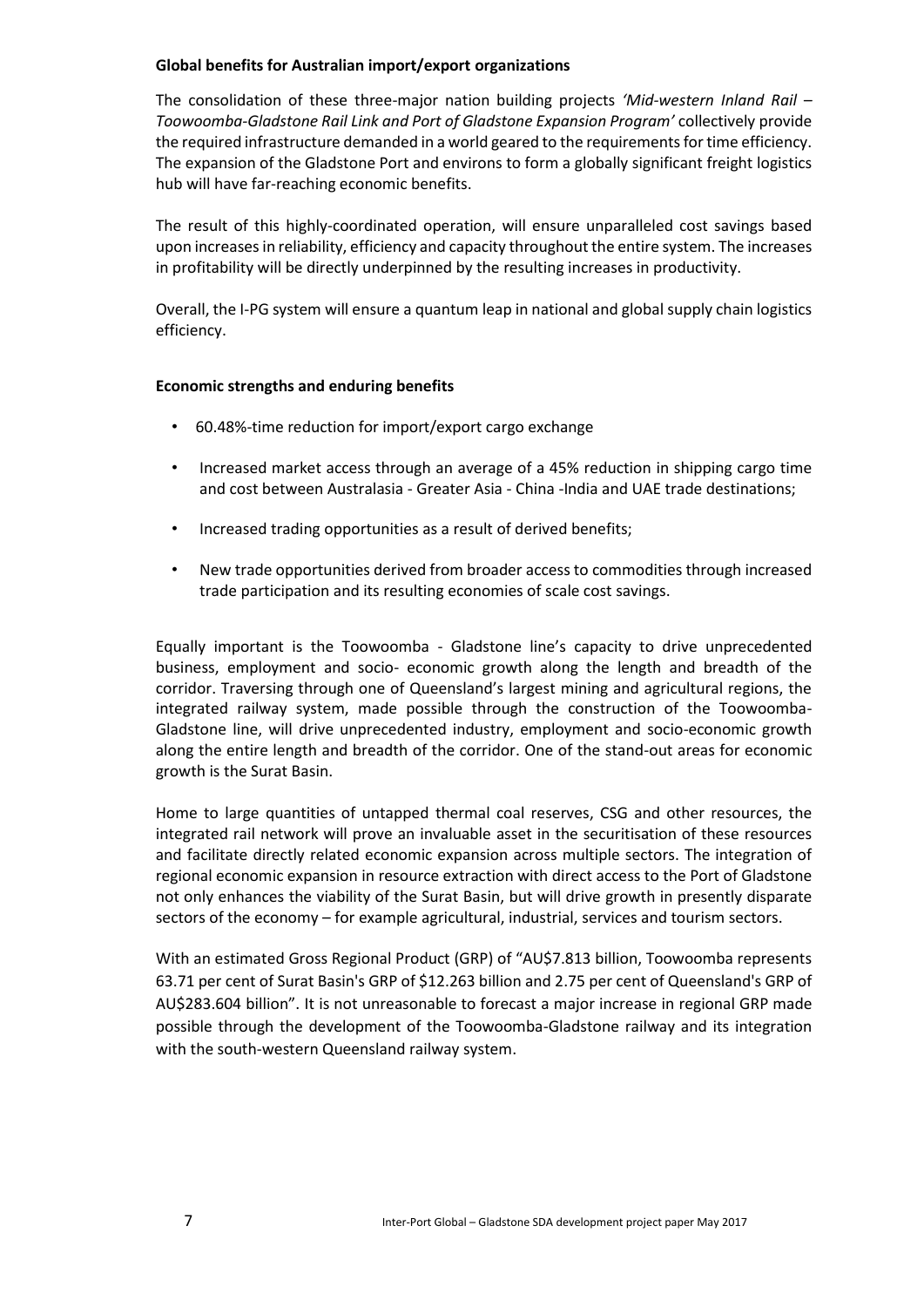#### **Summary of salient features**

- Skilled labour, business and investor migration;
- Education and training;
- Support for regional economic growth;
- Strengthen decentralisation policy and planning;
- The provision of regional employment initiatives as per Federal and State Government policy

and objectives;

- Ecologically sustainable development including management for climate change imperatives;
- Indigenous economic engagement and opportunities;
- The use of advanced technology, and

#### **The I-PG plan is structured to address the following operational objectives:**

 Reduce infrastructure gaps and operational constraints via increases in productivity, capacity

and efficiency throughout the logistics chain;

- Provide unconstrained interconnection of port, rail, road networks;
- Strengthen and expand where necessary critical freight hubs;
- Increase rail's share of inter-modal freight by upwards of 70%, and
- Provide a much-needed seamless connection between shipping, port, rail, road and end users.

#### **The economic significance of the I-PG project can be summarised as follows:**

Gladstone Port significantly reduces the shipping days from overseas hub ports. This has a twofold effect:

i. Reduced cost for overseas carriers servicing Australia, and

ii.Increased revenue for overseas carriers through the redeployment of vessels on additional

trade routes.

- b) Reduces the operational cost associated with multiple ports of call.
- c) Manufacture & Agricultural Exports

i.Reduced lead-in time to international markets,

ii.Combination of a), b), and c) would enable a reduced cost base and delivery of a fresher product to the end market and consumer.

- d) Support of the following government policies and initiatives:
	- i. Existing and future Free Trade Agreements (FTA's);
	- ii. Decentralisation;
	- iii. Increased regional employment opportunities, and
	- iv. Increased skilled migration.

It is, we believe, a clear pathway towards improving the reliability, capacity and efficiency of Australia's national transportation system, in this generation and beyond.